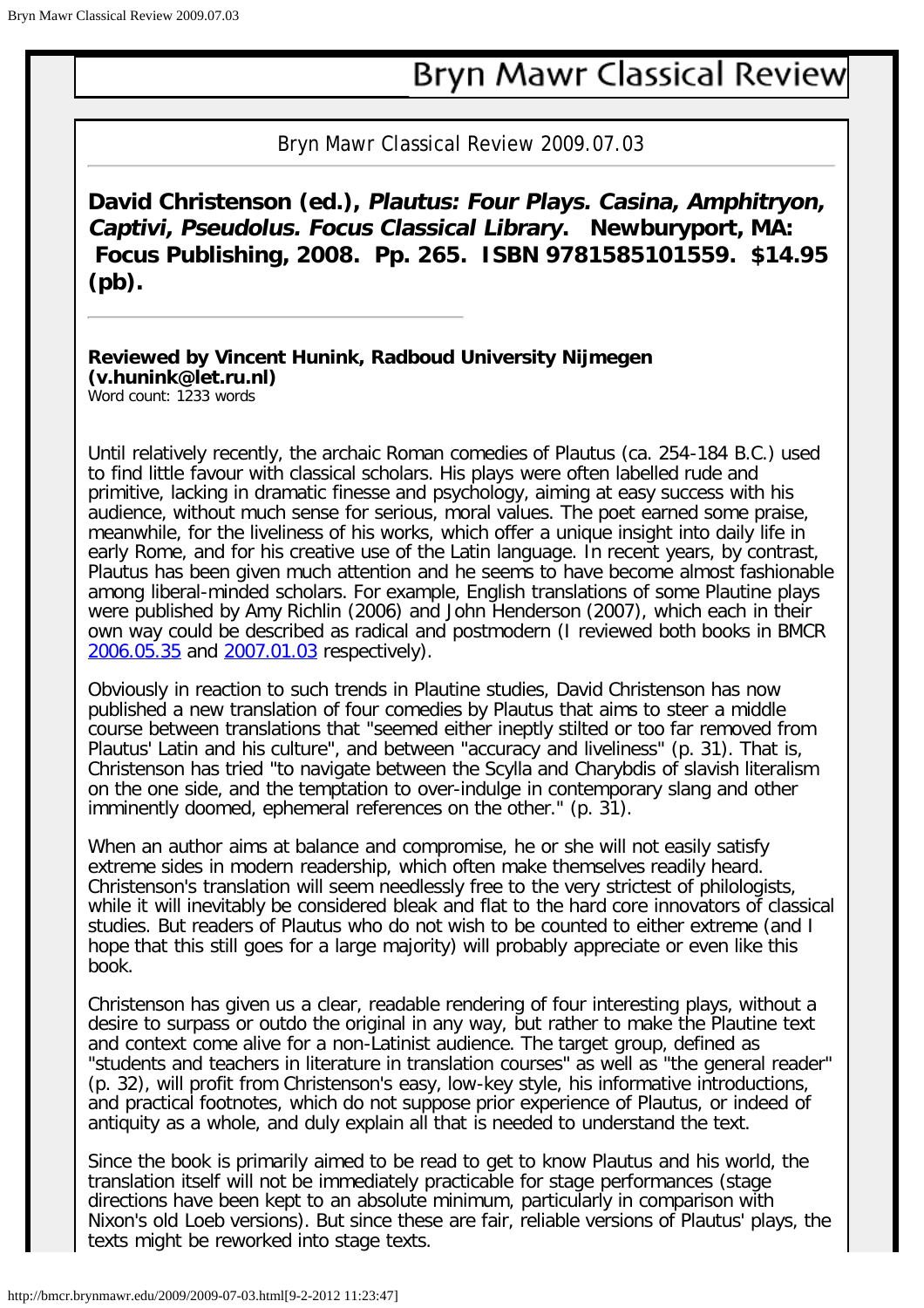In his choices as a translator, Christenson has opted for compromise as well. While avoiding idiosyncratic style or a clearly poetical form (whether metrical or in free verse), he does maintain Plautus' division of lines and adopt what may be called a fairly neutral idiom. This results in texts such as are not often written nowadays, with, at first glance at least, the typographical "look and feel" of poetry, combined with the flow and rhythm of prose. While this style is not distracting or calling for attention to itself, it is also, I have to admit, a bit indeterminate and does not seem quite convincing as a mirror of Plautus' enchanting Latin.

But quite possibly, Christenson did not primarily wish to convey the essence of Plautus' style. A closer look at this particular selection of plays shows that it is rather the themes of the plays, their social "messages", that are of interest to the translator (or "editor", as Christenson calls himself).

In all four plays, Plautus seems concerned with larger social issues, such as the role of women, the position of slaves, and the relations between masters and slaves. Fortunately, Christenson does not go so far as to argue that Plautus is a revolutionary thinker wishing to exert direct influence on Roman society and to introduce real change. Indeed, such a theory would not convince many readers of Plautus, since he mostly seems to care precious little about matters of general interest and rather more about immediate comic effect.

What Christenson does argue is that in these four plays, something serious is happening and that more is at work than merely "letting off of steam". The plays lay bare the conventions both of comedy and of Roman views on status, power and gender at large, and by showing and lightly questioning such conventions, they make their audiences think about what they see. Theatre in such a form challenges common assumptions about larger issues without actually changing them.

Admittedly, it is not easy to accept that Plautus can have a "serious" side, but Christenson does have a point with these plays.

The **Captivi** in particular is an almost un-Plautine, pure play with no markedly obscene or coarse language, no quarrels or fights, and no disreputable, funny characters (prostitutes, pimps), as is explicitly stated by the speaker of the prologue (lines 54-62). The play's greatest hero is a slave, Tyndarus, who risks his life in order to save his master from slavery. This shows how good or bad character need not be directly correlated with social status: Tyndarus is, indeed, something like "a noble slave". (That is, until he turns out to be not a slave at all, but rather a freeborn son of the very man whom he served as a slave -- the plot is a little too complex to describe in one or two lines.) Yes, this may have made Roman viewers think about the essence of slavery and "the arbitrariness of rank and status" (p. 24) without making them rebellious and ready to change the law on slavery.

Likewise, the **Amphitryon**, with Jupiter and Mercury appearing on stage, makes one think about the vulnerability of even mighty men when faced with the gods; the **Casina** shows a woman, Cleostrata, gradually getting the upper hand and gaining control of the play, while **Pseudolus** seems so full of reflection about being a comedy that it may properly be called "Plautus' most consciously theatrical play" (p. 25).

It is a clear merit of Christenson's book to draw attention to this underrated aspect of Plautus' theatre, in the form of a combined translation of the socially most relevant comedies, if I may call them thus. Of course, there is more Plautus than merely these four plays, I am happy to add. Many readers will, as I do, still prefer Plautus' more raw and funny side, with bawdy talk, bad jokes, laughable stock characters, and brilliant Latin puns, regardless of any ethics and morals.

To sum up: Christenson has offered readers a useful and informative edition of four Plautine plays in neutral, accessible English that, unlike some recent Plautus translations, reaches out to a wide modern audience, both classicist and general, both in Anglophone